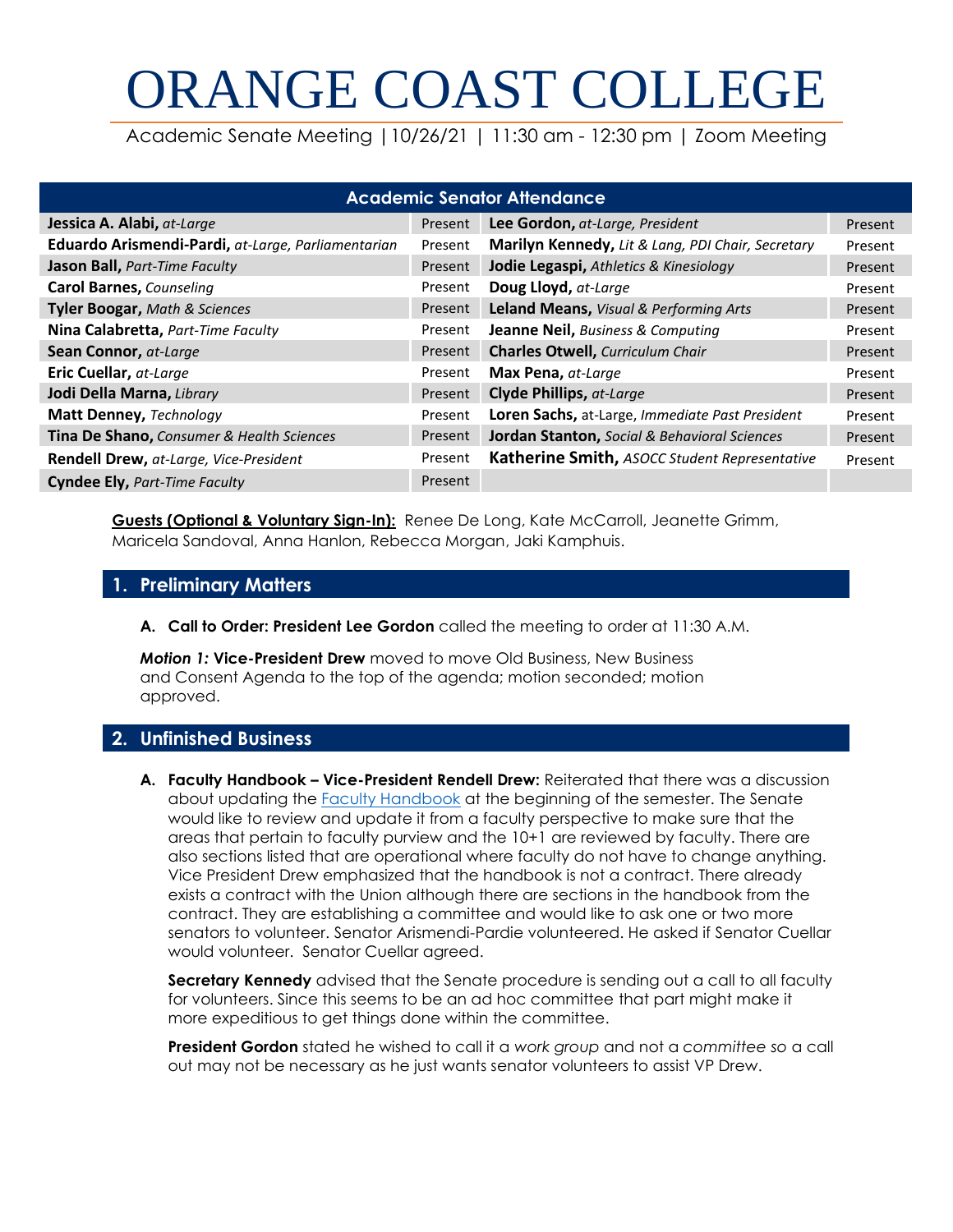**Vice-President Drew** stated that there was no rush between now and the end of the semester and they just need one or two Zoom meetings before the end of the semester.

**Parliamentarian Arismendi-Pardi** stated that the President could ask for volunteers right now and if enough volunteered, that would be enough, and we would not need to send out emails that do not get responses and we could close this now.

**Senator Ball** volunteered for the committee.

**B.** Part-Time Discussion & Resolution – Part-Time Caucus: Jason Ball spoke on behalf of the Part-Time Caucus within the Senate and that they are open to discussion and questions about the updated resolution that he presented:

# **Inclusiveness and Equity for Part-Time Faculty in College Governance Introduced by: The Part-Time Faculty Caucus (Jason Ball, Cyndee Ely, Nina Calabretta) [#F-2021-3]**

Whereas, part-time faculty are a vital and important part of Orange Coast College; and

Whereas, Orange Coast College uses a participatory governance model premised on acknowledgement that individuals, recognized constituencies, and the college as a whole benefit from governance that is diverse, inclusive, and equitable; and

Whereas, part-time faculty may need to participate for reasons including, but not limited to, advocating on behalf of themselves and their students, expressing their investment in and care for their college community, and doing so within the context of a job market reality that privileges community participation in full-time hiring decisions; and

Whereas, recognizing part-time faculty are the sole professional constituency whose participation in college governance is uncompensated, meaning part-time faculty bear a unique cost in order to participate; and

Whereas, realities of macro level disparities of time and financial resources correlating with race, ethnicity, gender, class, parental status, age, and disability may amplify the unequal cost of part-time participation and further exacerbate challenges to equity and inclusiveness; and

Whereas, the compensation barrier to full equity and inclusion is not only an issue of fairness to part-time faculty but limits the benefits that Orange Coast College as a whole may receive from part-time faculty participation: be it therefore

Resolved, that the Academic Senate of Orange Coast College recognizes the fundamental issue of fairness, inclusiveness, and equity at stake in part-time faculty representation and participation; be it further

Resolved, that the Academic Senate of Orange Coast College requests that the relevant unions and campus administration work together to assign part-time faculty participation in formal college governance the same value as that of other professional constituencies.

**Senator Cuellar:** Reminded Senator Ball that the word "ethnicity" would be added to the resolution [added in the above document]. **Senator Ball** concurred and added that to the resolution.

**Senator Barnes:** Asked for some clarification on the last Resolved as to what it meant: Does it mean monetary compensation or more participatory opportunities on all committees?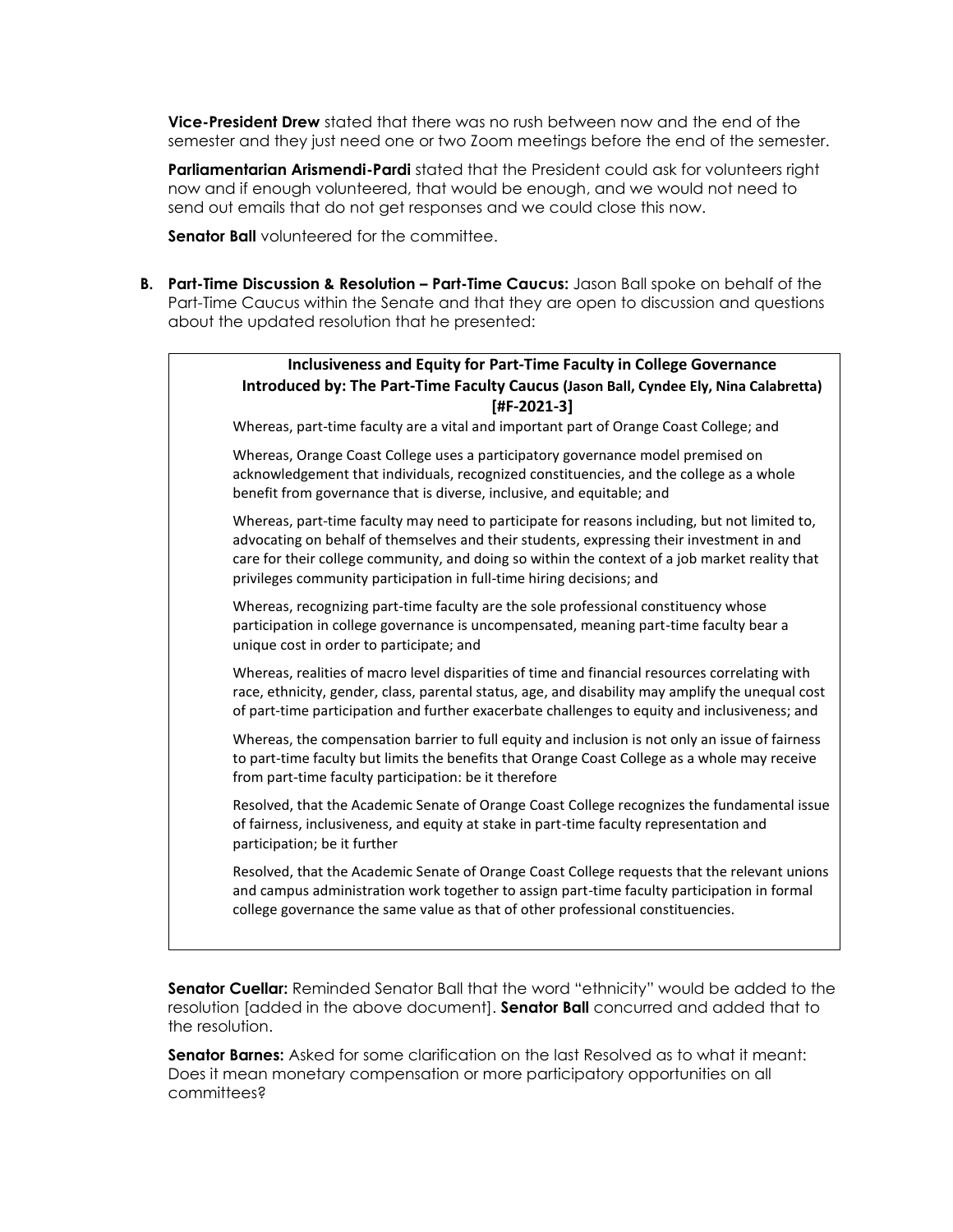**Senator Ball:** Clarified that the point of this resolution is that part-time faculty are the only professional constituency who are part of the shared governance/participatory governance structure that are uncompensated for participation. That comes with a number of equity issues, not only for group as a whole but within their group. They are asking the Senate to simply state that there should be equal pay for equal work.

**Senator Ely:** Added that they are asking for the appropriate constituents (not the Senate as it is not their purview) to get together to make those decisions as to how they can assign a value and make part-time work appreciated.

**President Gordon:** Asked if the Part-Time Caucus would consider an amendment to change the word "same" to the word "comparable" in the last line of the resolution? By saying "same" they may be crossing the line into directly negotiating. By saying "comparable" they leave the purview of the Union intact.

**Senator Ball:** CFE President Rob Schneiderman informed him that management and the Union have made progress on and have come to an agreement to start allocating money so there is not a cost for their participation in shared governance. As a part-time representative with constituent interest, nobody else takes a pay cut when they participate. The rate at which part-timers are paid for anything else would still constitute a kind of inequality within the college structure. Even though this is a resolution just stating the Senate's opinion, he would be happy to change it, but his preference would be, even if it is changed, that they have an understanding that part-timers are devalued, either by performing free or discounted labor, when they work alongside everyone else in the Senate.

**Senator Arismendi-Pardi:** Stated that "gender" is viewed as a duality. There are a multiplicity of gender and sexual orientations and identifications. He would like to see that included. He has seen part-time faculty members who have a non-dual sexual orientation barred or discriminated against from participating on something because of their sexuality or sexual identity. He has seen part-time faculty get involved, have opinions and exercise their limited academic freedom only to be told the next semester that they do not have a class for them. That is something that concerns him because part-time faculty members are just as qualified as full-time faculty members. Part-time faculty get paid much less than full-time faculty for the work that they do. He wholeheartedly supports all the part- time faculty at OCC and supports the resolution.

**Senator Kennedy:** Sees the word "value" in the last line of the resolution as more than just monetary compensation but as some work that is valued. For that reason, the wording has two meanings and is less a negotiating term. Overall, the resolution is well written.

*Motion 2:* **Senator Means** moved to approve the Part-Time Resolution; motion seconded.

**Senator Alabi:** Asked if the resolution includes any language that cautions full-time faculty from pressuring part-time faculty to do free work. She also asked if there was anything that differentiated between mentoring and pressuring part-time faculty.

**Senator Ball:** No, it does not, but the Part-Time Caucus plans to continue to bring parttime issues and questions before the Senate regularly. This resolution is purely about dealing with the issue of equity, inclusiveness, and representation within the formal governance structure of the college. In regards to mentoring, one of the *whereases* makes it clear that this is not talking about being a club advisor, or working on the research symposium, or any of the other things that part-time faculty may or may not do. This resolution is purely about formal governance of the college. This resolution is not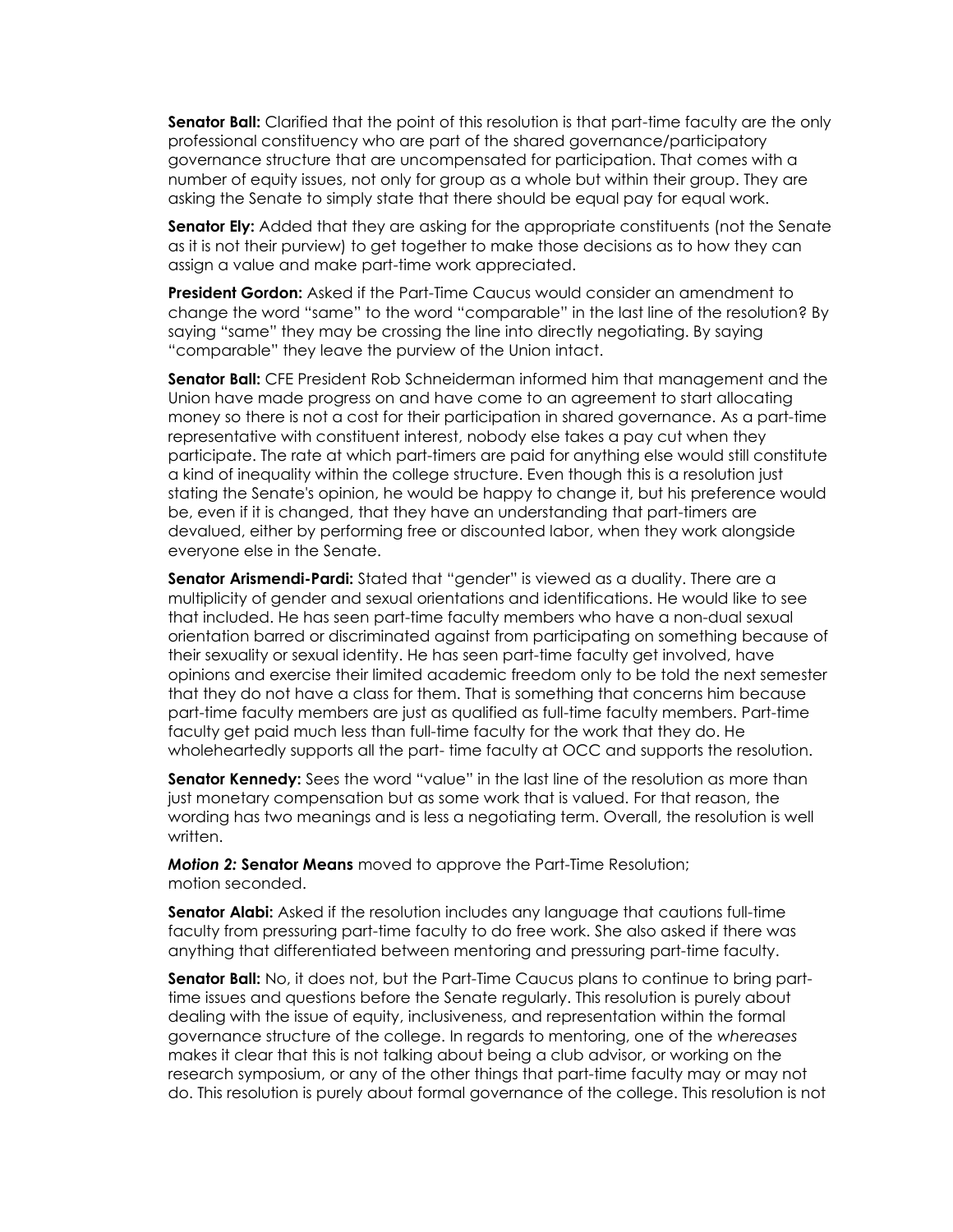requiring the Senate to speak to any of the other complicated ways in which part-timers are involved in the campus. It is about shared governance.

**President Gordon called for the vote;** the motion was approved with one *nay* vote. [*See voting chart at the end of the minutes.*]

**Vice-President Drew:** Asked what happens to resolutions after they are passed and also how they are posted on the Senate website.

**Senator Kennedy:** Stated that the ideal after a resolution is passed is that the Academic Senate President presents it to the Board of Trustees at the next meeting; this should always be happening. Otherwise, it just goes on our resolution wall and that is not enough; we need to share our voice.

## **3. New Business**

#### **A. Student Mental Health: OCC Mental Health Director Larry Valentine**

**President Gordon:** Asked to what extent the demand for mental health services has increased among OCC students in recent years.

**Director Valentine:** Since 2016, each semester the number of sessions for mental health counseling goes up about 10%: 10% more sessions and 10% more students. The last fully on-campus semester they were doing about 1500 sessions per semester. Since then, they have moved completely to Telehealth and seeing students on Zoom. That has reduced the number of students they see because they are not seeing the crisis students that just come into the center or who faculty walk over. Last spring, they did about 1300 sessions during the semester. They expect it to go up again next semester, as well.

**President Gordon:** Asked if there is an estimate as to why the demand for mental health services is increasing so significantly.

**Director Valentine:** That is a question that is being asked all across college mental health. With the recent COVID-19 situation, there is more isolation and less support. Also, more awareness has helped to bring more people in. They have grown since he came to OCC and added more therapists. That has allowed them to see more people and have less of a waiting list.

**President Gordon:** Asked what procedures would faculty members follow if they think they have a student who would benefit from the mental health services at OCC?

**Director Valentine:** There are two different procedures. One if there is an emergent need or if it is something that faculty are very concerned about, they can use the incident reporting system and connect with the Behavioral Intervention Team. Director Valentine receives the report and then he will talk to the faculty member and figure out how to proceed. If it does not rise to that level, people can always text him at the Mental Health number and that goes directly to him, or they can call him and leave a voicemail. He will be the one to reach out to the student or ask for the faculty member to use their relationship to reach out to the student to connect the student to mental health. When they are back on campus, people can always walk someone over or send someone to the Health Center. They are set up to see crisis and emergencies right away, so they can always help in that way too.

**Senator Cuellar:** Has seen a trend throughout the California Community colleges on the Student Services side, for faculty in counseling departments and divisions, mental health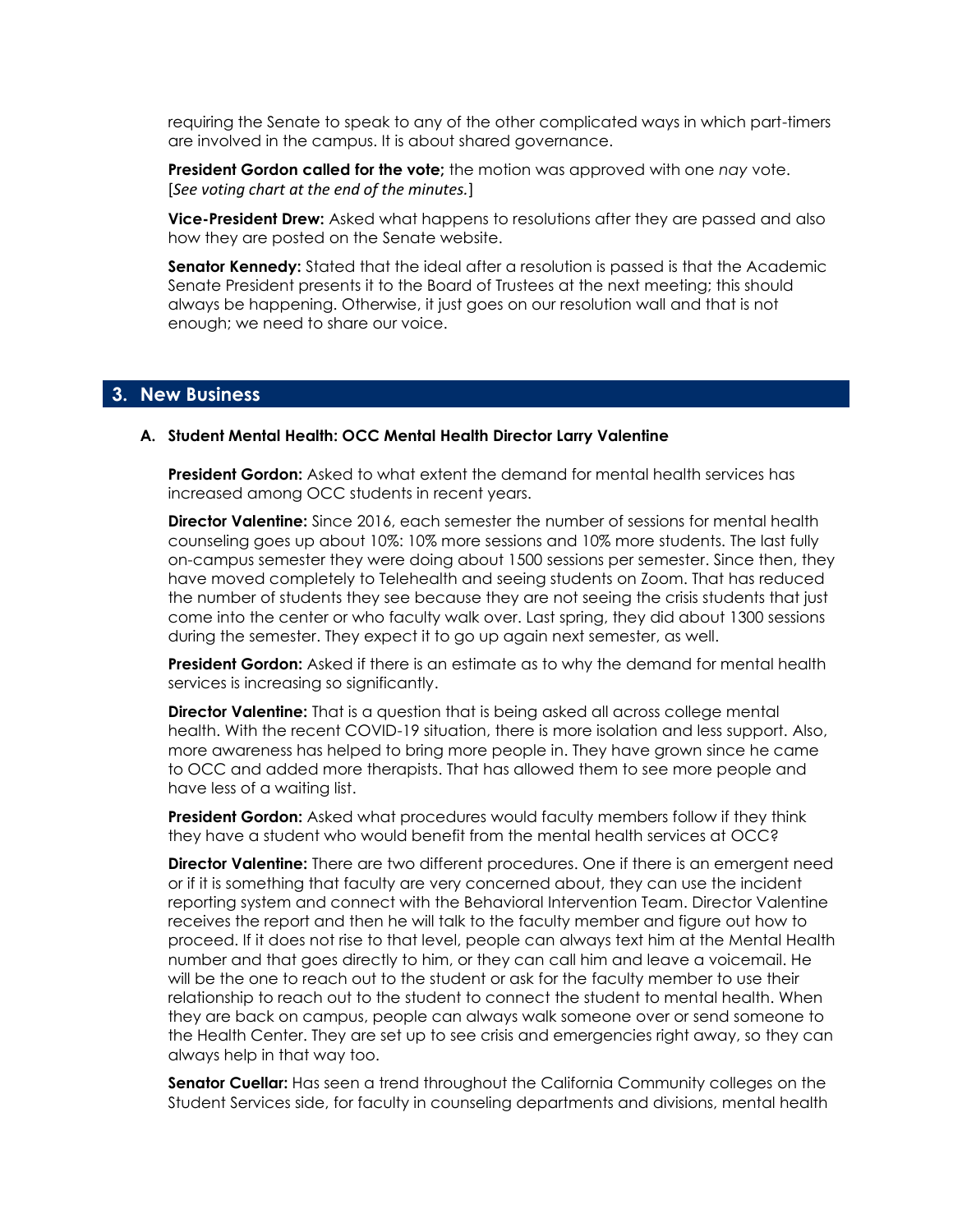counselors are being prioritized and added to work in collaboration with the health centers on the community college campuses. He wanted to highlight the importance of that since they are seeing an increase in cases. It is also an opportunity to have collaboration with the health centers with both student services and instruction faculty.

**Vice President Drew:** Asked what other kind of tangible services students have access to other than initial counseling services. Are there other steps or referrals to community agencies?

**Director Valentine:** They do have a lot of referrals in the community. They keep up with them and connect to the community with the different places they can send someone. They do let students know that they are short term. They do not have a cap on the number of sessions, so they do not have a session limit. They collaborate with the student on what is going to be best and what that means. They just let them know that at some point, if they need longer term, they are going to help move them on. They are going to do a warm hand off to somewhere that they trust and somewhere that they know. They are also connected to County mental health. They do trainings and presentations with mental health for Orange County. They can connect people through that direction, as well. They also help if students need assistance in negotiating their insurance, figuring out how to get the medication they need, or trying find places that will take them if they only have Medi-Cal or even no insurance. They use Hoag for some of that. They are trying to expand their range about where they can send students for the different needs.

**Senator Kennedy:** Previously attended a mental health session from our OCC Health Center and it was very informative. In the last two years her students have shared more and more about their mental health issues without her asking. One semester she had all honor students in one class focusing on aspects of mental health in their projects. Once this issue is brought up in class students want to continue to talk about it and it is one of the reasons cited why students are late with work or miss class. She wonders if there is a way or a plan for the future, on Zoom, in person, or a combination of the two, of having some kind of places where students can learn, talk, and share ideas for more student awareness.

**Mental Health Director Valentine**: Stated that that is a great idea. One of their goals has always been to try to create a mental health-friendly campus. They are trying to get a new health educator to move beyond what is currently happening in the Student Health Center. He has hired three professional experts that can go to classes and give talks on that. They hope to be able to do that more in the future.

# **4. Consent Agenda**

*Motion 3:* **Senator Drew** moved to approve Diane Brown for MQ/EQ Committee for Health (Equivalency Review, Part-time Faculty Health); motion seconded; motion carried.

### **5. Officer, Senator, & Committee Reports**

**A. Guided Pathways – Senator Alabi:** They recently submitted a report to the chair of the Guided Pathways Task Force that will be going to the Board for the annual update. They are now at that place where their Design Team is discussing funds and their proposal to rework Onboarding. They are excited that they are probably just a couple of weeks away from bringing that to the Senate.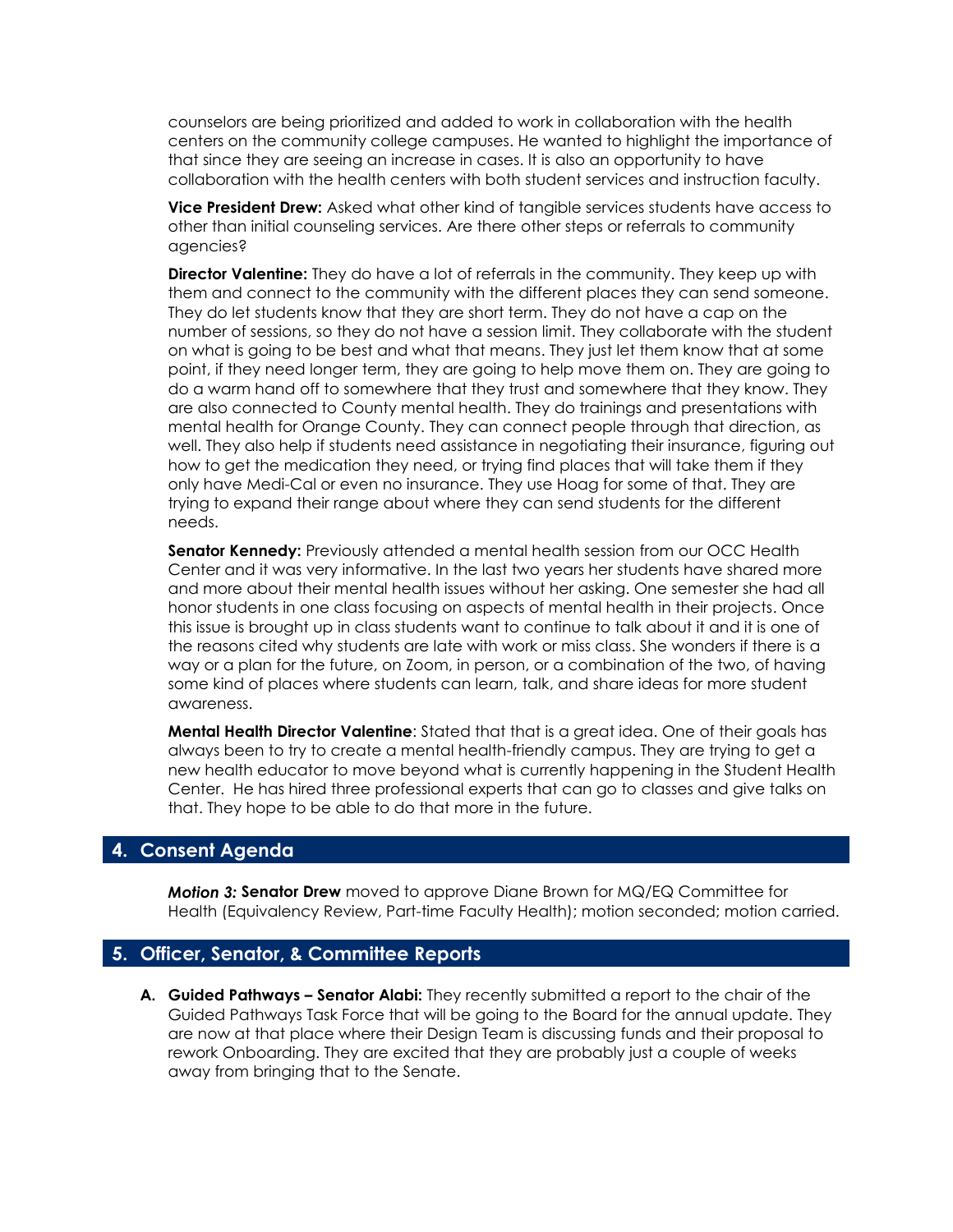# **6. Preliminary Matters, continued**

- **B. Opportunity for Public Comment:** Kate McCarroll, OCC President Angelica Suarez.
- **C. Approval of the Minutes: M***otion 4:* **Senator Kennedy moved to** approve the October 19, 2021, minutes; motion seconded; motion approved.

#### **D. For the Good of the Order:**

**President Gordon:** The Journalism Program and the Garrison Honors Center are collaborating on a Town Hall tomorrow, Wednesday, October 27, on the recent Orange County oil spill. Assembly member Cottie Petrie-Norris will be participating, as well as Orange County Supervisor Katrina Foley, former Congressman Harley Rouda, and *Los Angeles Times* business columnist Michael Hiltzik. The Zoom link has gone out.

**Senator Cuellar:** The CLEEO session with Dr. Pedro Antonio Noguera was a success. He gave a brilliant presentation speaking of the power of education and fostering a culture of learning. They had over one hundred registered participants. CLEEO project so far this semester has been averaging about one hundred participants per presentation. Dr. Noguera'S presentation was motivating and inspiring. He provided a lot of valuable information and research data.

# **7. Officer, Senator, & Committee Reports, continued**

**B.** Union Bargaining Unit Report – Rob Schneiderman: Wanted to inform on where CFE is with the vaccine/testing mandate. So far, the Union has agreed with management on the implementation timeline, the consequences for noncompliance, and faculty notifications when students do not comply with the testing. Right now, they are finishing up with classroom management. Currently, they have a verbal commitment from management that faculty can turn their class to a remote class for one week when someone in class reports positive for COVID. They have not formalized it or signed it, but that is where they are at.

**Senator Kennedy:** Stated that there was information given by CFE to a member of the Literature and Language Division that faculty could use sick leave next semester if they did not want to teach online. That was passed on to several other faculty and apparently that is incorrect. She is concerned. She also found something in the documents at the District that indicates they passed something in September with a timeline to talk to the students about the student exemptions from vaccines and the "closely held belief" exemption and student testing protocols but there was nothing in the schedule that included faculty being informed along the way.

- **C. Budget Update – Senator Ely:** On October 13 the OCC Budget Committee met and had a brief presentation by Dr. Dunn regarding a lot of the same funding issues coming from the State. The biggest outcome of the meeting was that they recommended to allocate \$300,000 to the ARR process. That is something that the Budget Committee does every year. Last year it was \$500,000. The DCC Budget Committee met on October 22 and their main topic of discussion was enrollment management, looking at all aspects of enrollment decline, ways to increase, suggestions, etc. The biggest thing that came from that meeting was a lot of good data and statistics that were asked for, so that they can continue to review enrollment and its impact on the budget.
- **D. Diversity, Equity, and Inclusiveness Initiatives – Vice President Drew:** The Chancellor's Office has established the DEI Implementation Task Force. It is moving forward with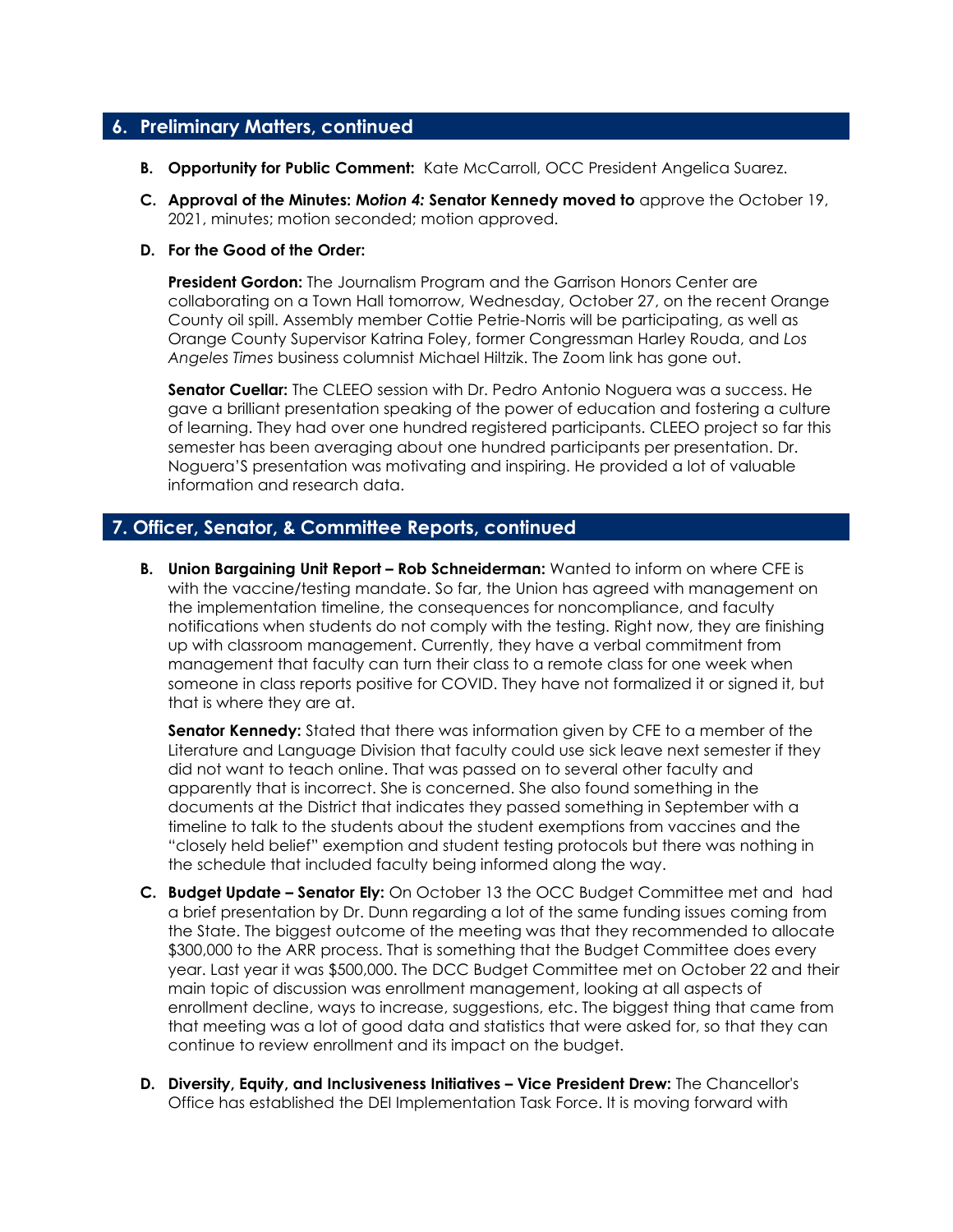identifying constituency groups and advancing the recommendations included in System's 2020 DEI Report. The ASCCC representatives doing modules for DEI are Dr. John Stanskas and Dr. Mayra Cruz. The recommendation is to include faculty, administrators and classified staff in the task force to help enhance their knowledge of DEI concepts.

There are two modules scheduled in the near future. One is scheduled on Thursday, October 28 from 3-4:30 p.m. and the second one is scheduled for Friday, November 19 from 10:30 a.m. to 12 p.m. These modules focus on cultural competency, implicit biases, anti-racist learning, working environments, etc. The California Community College system is committed to an ongoing effort to foster inclusiveness. This is an opportunity for everyone in the different groups to talk about DEI efforts.

One of the topics is called "I Don't See Color. I Just See People: Becoming Culturally Competent" with the following description: This learning module examines the way in which the U.S. educational system perpetuates inequity and introduces various frameworks that can be leveraged to promote cultural competence and develop culturally affirming policies, practices and pedagogies that improve students' experience on campus.

The second one is called "Playing Behind the Screen: The Implicit Bias in Our Colleges" with the following description: This learning module introduces implicit bias and how it manifests on a college campus. Themodule offers strategies to address implicit bias at the institutional level to improve the educational outcomes for students and experiences for everyone on our campuses. Vice President Drew encourages Senators to take advantage of those two modules being offered. These modules are in Cornerstone.

**Senator Kennedy/PDI Chair:** Stated that if faculty attend these modules, they can apply for PDI credit as long as they go through Cornerstone and submit a certificate or verification of attendance/completion to PDI.

#### **E. Other Committee Reports:**

**Professional Development Institute (PDI) PDI Chair Kennedy:** Announced that the maximum PDI conference annual amount is \$1800. The administration and the Board have been approving physical conferences; however, she has not received official notice that this is the case. If faculty want to go ahead and apply for those, they can.

#### **F. President and Vice President's Report:**

**Vice President's Report – Rendell Drew:** The District Foundation is now accepting applications for the 2021-2022 Faculty Funding opportunity Grant. There will be up to ten \$2,000 grants awarded this year. The deadline to apply is December 17. For more information, faculty can email District Foundation at [foundation-info@cccd.edu.](mailto:foundation-info@cccd.edu)

# **7. Adjournment of the Regular Meeting**

**President Gordon** adjourned the meeting at 12:26 p.m.